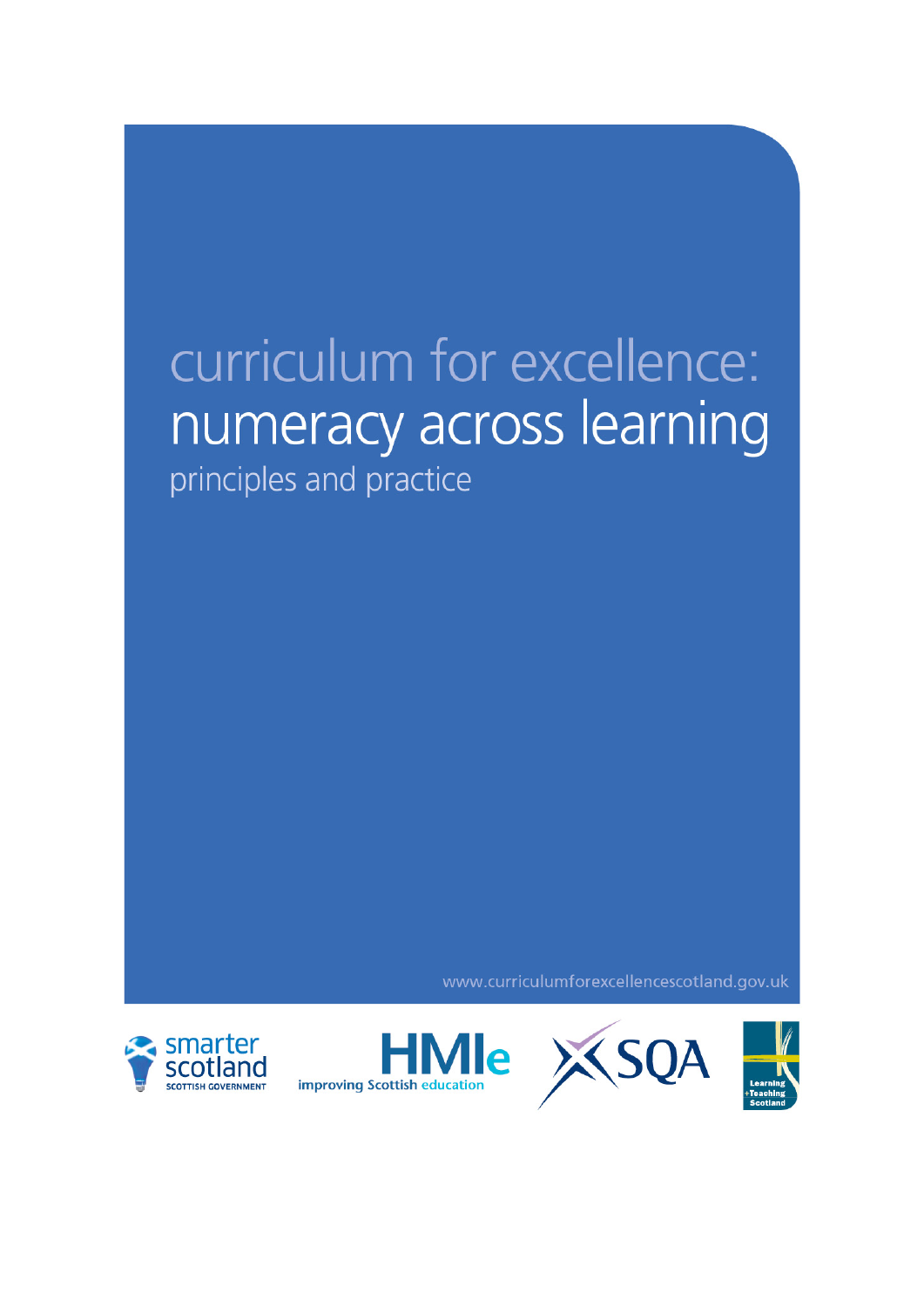# **Numeracy across learning Principles and practice**

All teachers have responsibility for promoting the development of numeracy. With an increased emphasis upon numeracy for all young people, teachers will need to plan to revisit and consolidate numeracy skills throughout schooling.

*Building the Curriculum 1*

All schools, working with their partners, need to have strategies to ensure that all children and young people develop high levels of numeracy skills through their learning across the curriculum. These strategies will be built upon a shared understanding amongst staff of how children and young people progress in numeracy and of good learning and teaching in numeracy. Collaborative working with colleagues within their own early years setting, school, youth work setting or college and across sectors will support staff in identifying opportunities to develop and reinforce numeracy skills within their own teaching activities.

#### **What does it mean to be numerate?**

Being numerate helps us to function responsibly in everyday life and contribute effectively to society. It increases our opportunities within the world of work and establishes foundations which can be built upon through lifelong learning. Numeracy is not only a subset of mathematics; it is also a life skill which permeates and supports all areas of learning, allowing young people access to the wider curriculum.

We are numerate if we have developed:

*the confidence and competence in using number which will allow individuals to solve problems, analyse information and make informed decisions based on calculations*.

A numerate person will have acquired and developed fundamental skills and be able to carry out number processes but, beyond this, being numerate also allows us to access and interpret information, identify possibilities, weigh up different options and decide on which option is most appropriate.

Numeracy is a skill for life, learning and work. Having well-developed numeracy skills allows young people to be more confident in social settings and enhances enjoyment in a large number of leisure activities. For these and many other reasons, all teachers have important parts to play in enhancing the numeracy skills of all children and young people.

Numerate people rely on the accumulation of knowledge, concepts and skills they have developed, and continually revisit and add to these. All practitioners, as they make use of the statements of experiences and outcomes to plan learning, will ensure that the numeracy skills developed from early levels and beyond are revisited and refreshed throughout schooling and into lifelong learning.

#### **How are the numeracy experiences and outcomes structured?**

The numeracy experiences and outcomes have been structured using eight organisers:

- Estimation and rounding
- Number and number processes
- Fractions, decimal fractions and percentages
- Money
- Time
- **Measurement**
- Data and analysis
- Ideas of chance and uncertainty.

All of these areas of numeracy will be familiar and all teachers will recognise how they impact on their own lives. Reflecting on this will help teachers to identify where opportunities may exist to develop numeracy for children and young people.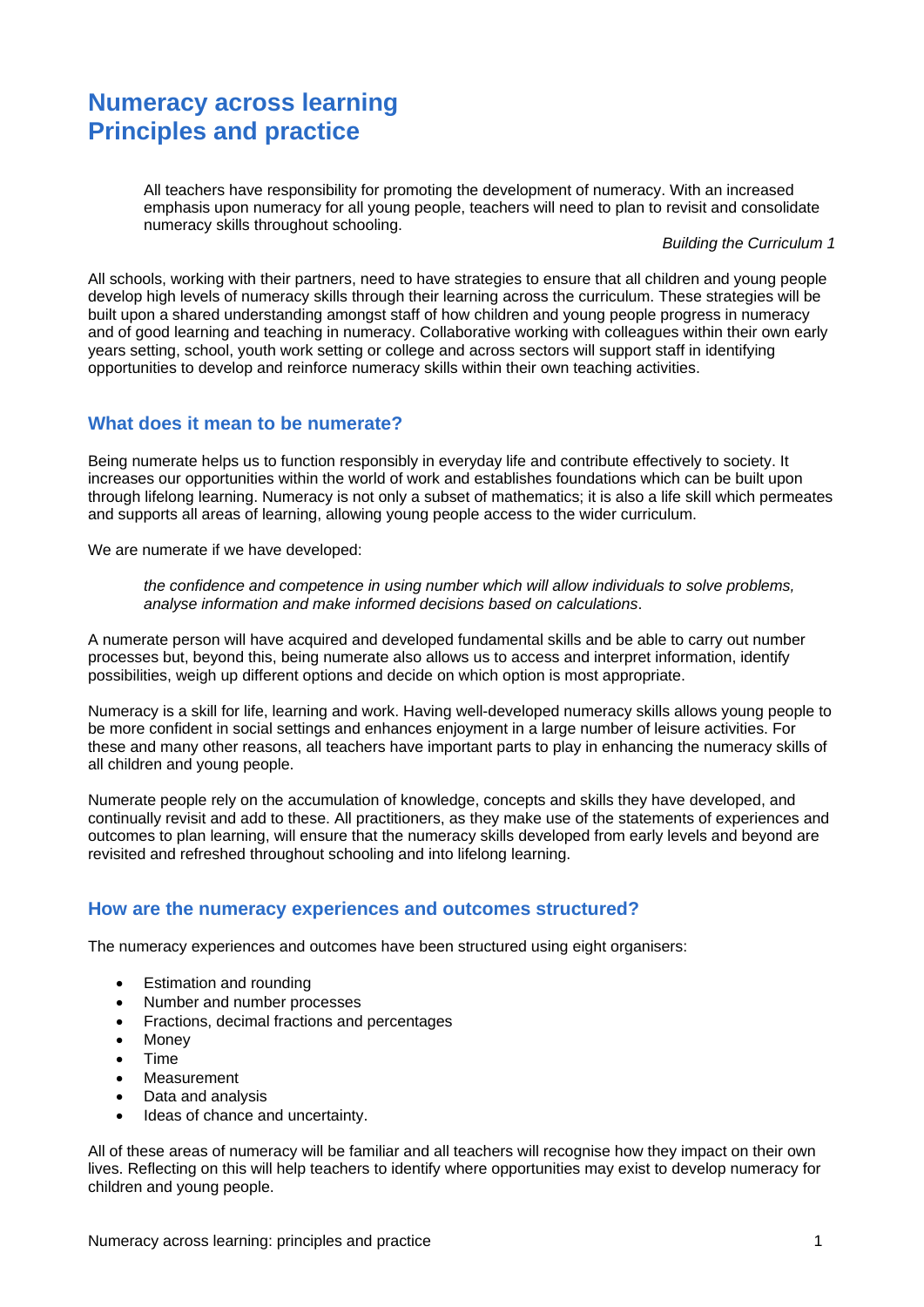### **Mathematics is not my specialism. How will I contribute to the development of numeracy skills?**

For individual teachers in secondary schools and other practitioners, it means asking the question, 'How am I meeting the numeracy needs of the learners in front of me?'. This does not mean that you will teach everything that a mathematics teacher develops but that you think of the numeracy experiences you can provide for young people. The greatest impact for learners will come where all practitioners, in all learning environments, include rich numeracy experiences as part of their day-to-day learning and teaching programmes.

You might begin by asking to what extent you already provide numeracy experiences for learners. As a first step, you may want to consider where numeracy plays a part in the aspects you contribute to the curriculum. Does your programme involve estimating, measuring, using and managing time, carrying out money calculations? Does it involve reading information from charts and tables or explaining consequences of actions? If it does, and you highlight this and build upon it in the learning activities, you are making a valuable contribution to developing numeracy in all learners.

## **What are the features of effective learning and teaching in numeracy?**

The experiences and outcomes promote and support effective learning and teaching methodologies which will stimulate the interest of children and young people and promote creativity and ingenuity.

A rich and supportive learning environment will support a skilful mix of a variety of approaches, including:

- active learning and planned, purposeful play
- development of problem-solving capabilities
- developing mental agility
- frequently asking children to explain their thinking
- use of relevant contexts and experiences, familiar to children and young people
- using technology in appropriate and effective ways
- building on the principles of Assessment is for Learning, including understanding the purpose and relevance of the activities
- both collaborative and independent learning
- making frequent links across the curriculum, so that concepts and skills are developed further by being applied in different, relevant contexts
- promoting an interest and enthusiasm for numeracy.

Teachers will plan to establish and consolidate children's fundamental numeracy skills using imaginative, interactive approaches, so that young people develop a sound understanding of number. Through such approaches they will grow in confidence in recall and use of number bonds and multiplication facts, in their understanding of place-value, and in the application of mental strategies. Teachers will reinforce these skills continually throughout the education of each child and young person.

### **How can I promote progression in children and young people's development of numeracy skills? How do I know which numerical skills I should develop and that they are at an appropriate level?**

Children and young people will most effectively develop their numeracy through cumulative growth in their understanding of key concepts and the application of their skills in new contexts. There are fundamental points of learning along these 'pathways of progression': these allow teachers to identify the progression within a child or young person's understanding and what his or her next steps in development will be. It is essential for teachers to work together to extend their shared understanding of progression.

The statements of experiences and outcomes do not have ceilings, so that all children and young people can be challenged at an appropriate level. Collaboration with colleagues in relation to pathways of progression will encourage a shared understanding of expectations of standards as well as effective learning and teaching within numeracy.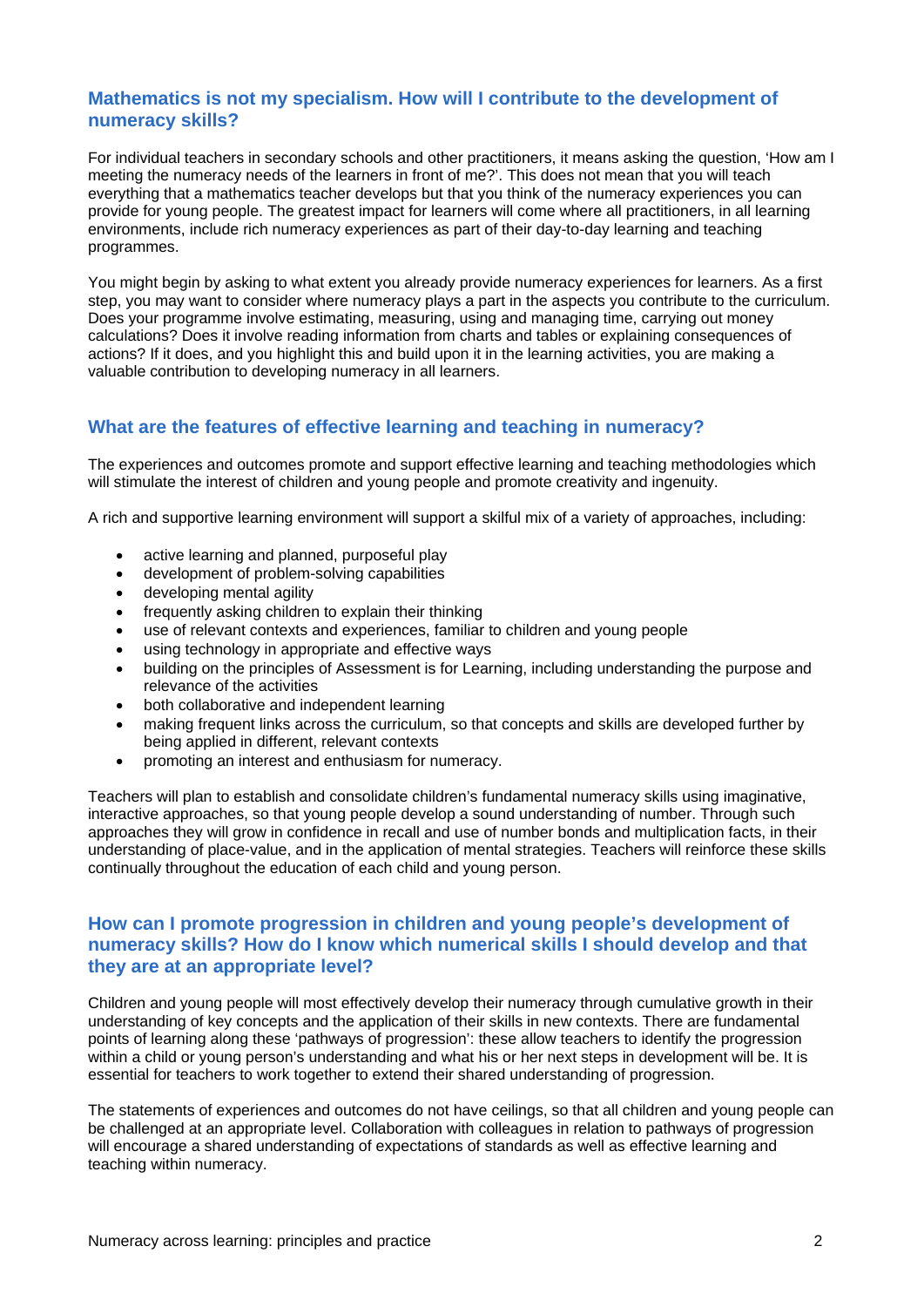Shared planning for the contexts in which children and young people learn and apply numeracy skills is also crucial. Children and young people need opportunities to bring together different combinations of numeracy skills from the various lines of progression. High quality learning depends upon achieving a suitable balance between developing key facts and integrating and applying them in relevant and imaginative contexts.

### **Have we raised the bar in the expectations for numeracy?**

Our expectations for numeracy are indeed higher than previously. This is because of the increasing recognition that we must raise levels of performance in numeracy and sustain them throughout lifelong learning. Many other countries are raising the numeracy performance of their children, young people and wider population. Scotland needs to perform at the highest level, so raising the bar in numeracy is important for each individual and also for the prosperity of the nation.

To support this, experiences and outcomes without ceilings should ensure young people are challenged at an appropriate level and are given the opportunity to progress at a suitably aspirational pace. The level of achievement at the fourth level has been designed to approximate to that associated with SCQF level 4.

This paper and the experiences and outcomes in numeracy provide a clear statement of the expectations that will support all practitioners in contributing confidently to the important responsibility which we all share for developing the numeracy skills of our children and young people.

#### **What are broad features of assessment in numeracy?**

*(This section complements the advice for mathematics and numeracy.)* 

As numeracy is the responsibility of all staff, and because of the importance of numeracy across all aspects of a young person's learning, all staff should be clear about their responsibilities and their roles in the assessment of numeracy. Assessment will focus on how well children and young people can work with numbers and data and how well they can use them in their learning and lives, including preparation for future work. From the early years to the senior stages, and particularly at times of transition, it is vital to have a clear picture of the progress each child and young person is making across all aspects of numeracy so that further learning can be planned and action can be taken if any ground has been lost.

Teachers can gather evidence of progress as part of day-to-day learning both in mathematics classes and across the curriculum. The use of specific assessment tasks will be important in assessing progress at key points of learning. Children and young people's progress will be seen in their skills in using number to solve problems, in analysing information and in making informed decisions based on calculations. Approaches to assessment should identify the extent to which children and young people can apply these skills in their learning in and beyond the classroom, in their daily lives and in preparing for the world of work.

As children and young people gradually build up the concepts and skills contained in the experiences and outcomes, they will demonstrate their competence and confidence in applying them in a number of ways. For example:

- Can they explain their thinking to show their understanding of number processes and concepts?
- Are they developing securely the full range of the skills and attributes set out within the experiences and outcomes? As they apply these to problems, can they draw on skills and concepts learned previously?
- As they tackle problems in unfamiliar contexts, can they confidently identify which skills and concepts are relevant to the problem? Can they then apply their skills accurately when working independently and with others, and can they then evaluate their solutions?
- Are they developing their understanding of personal finance?
- Can they evaluate data to make informed decisions?
- Are they developing the capacity to engage with and complete tasks and assignments?